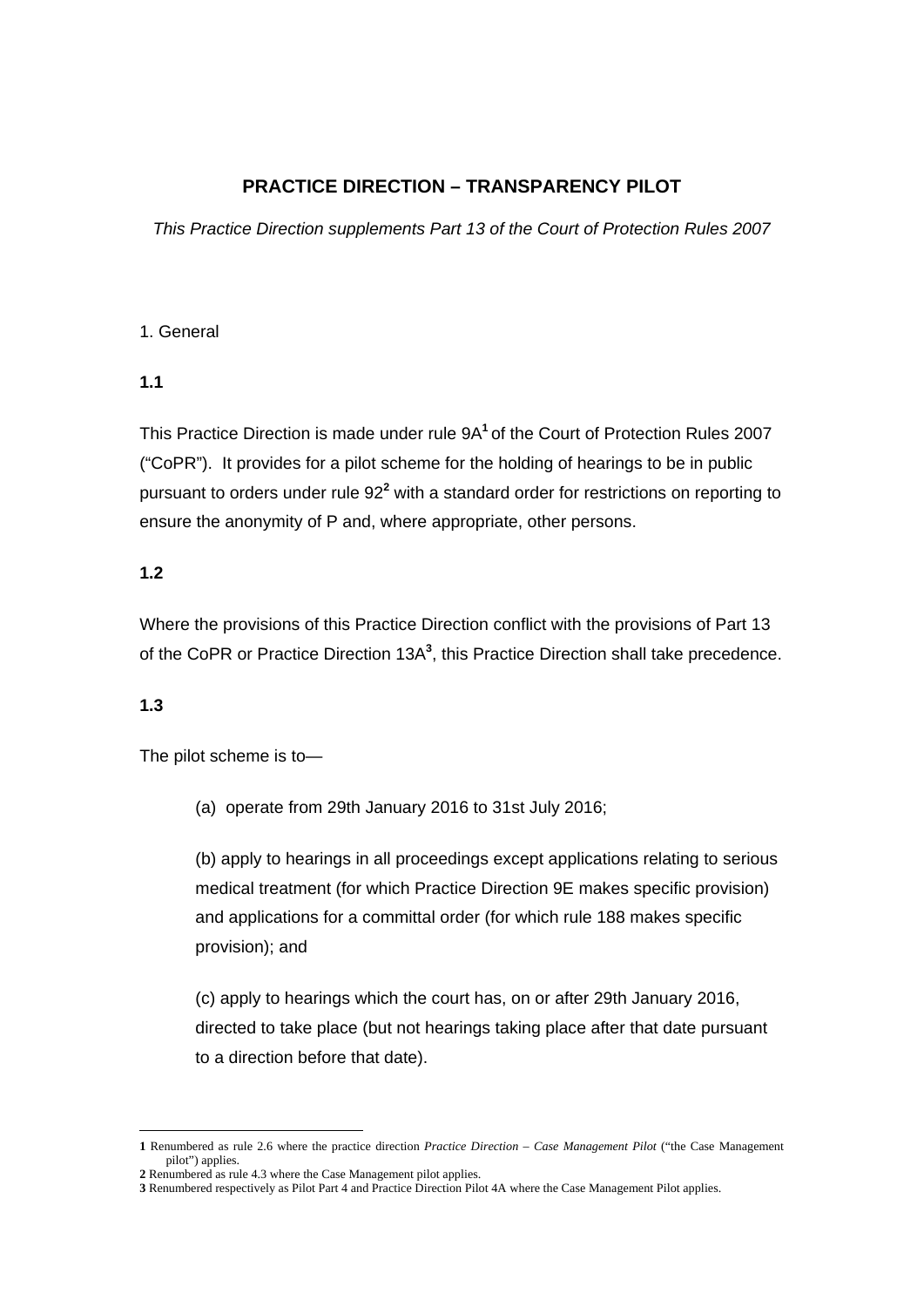### **2. General rule – standard order under rule 92(1)(a) and (2)**<sup>4</sup>

### **2.1**

Where the pilot scheme applies, the court will ordinarily—

(a) make an order under rule 92(1)(a) that any attended hearing shall be in public; and

(b) in the same order, impose restrictions under rule 92(2) in relation to the publication of information about the proceedings.

# **2.2**

An "attended hearing", except where a practice direction provides otherwise, means a hearing where one or more of the parties to the proceedings have been invited to attend the court for the determination of the application. A Dispute Resolution Hearing is not an attended hearing for this purpose.

### **2.3**

An order pursuant to paragraph 2.1 will ordinarily be in the terms of the standard order set out in the Annex to this Practice Direction.

# **2.4**

The court may decide not to make an order pursuant to paragraph 2.1 if it appears to the court that there is good reason for not making the order, but will consider whether it would be appropriate instead to make an order (under rule  $92(1)(b)$  or (c))—

(a) for a part only of the hearing to be held in public; or

(b) excluding any persons, or class of persons from the hearing, or from such part of the hearing as is held in public.

<sup>1</sup> **4** Rule 92 is renumbered as rule 4.3 where the Case Management pilot applies.